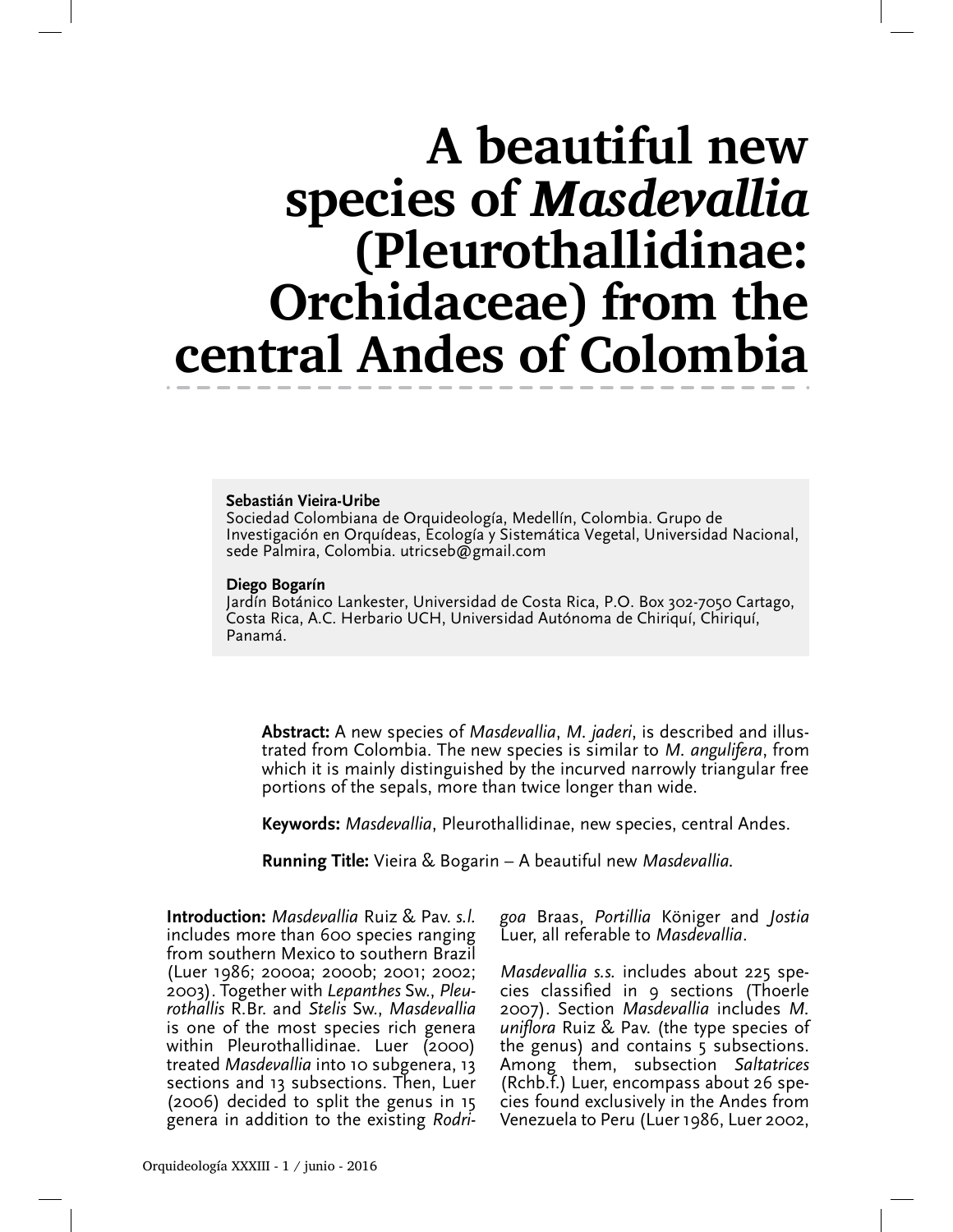Thoerle 2007). The group is mainly characterized by the sepals deeply connate into a long sepaline tube that is more or less constricted above the middle or below the free segments and more or less ventricose below the constriction (Luer 1986; Gerritsen & Parsons 2005).

Phylogenetic studies by Abele (2008) show that section Masdevallia is supported by molecular and morphological data, however, the recognition of its five subsections Caudatae H.J.Veitch, Coccinea H.J.Veitch, Masdevallia, Oscillantes Luer and Saltatrices is not supported. Masdevallia s.l. is represented in Colombia by 182 species, of which 99 are endemic. The genus is among the orchid genera with the highest species diversity in the country (Betancur et. al. 2015). Here we describe a new species of Masdevallia section Masdevallia allied to the species of subsection Saltatrices from Colombia:

## Masdevallia jaderi S.Vieira-Uribe & Bogarín, Orquideología XXXIII(1):16. 2016.

Type: COLOMBIA. Department of Antioquia, municipality of San Pedro de Los Milagros, Mexican white cedar (Cupressus lusitanica) plantation around Riogrande II dam, 2400 m. Nov. 24 2012. Collected by Nora Londoño, Jáder Zapata and Jorge Jaramillo. S. Vieira 0021 (holotype: JAUM!). (Figs. 1, 2).

Diagnostic characters: This species is most similar to Masdevallia angulifera but it can be easily recognized by the incurved narrowly triangular free portions of the sepals, more than twice longer than wide.

Description. – Plant terrestrial (likely epiphytic), caespitose, erect, up to 11 cm tall. Roots white, glabrous, flexuous, to 1 mm in diameter. **Ramicauls** erect, up to  $16 \times$ 1 mm, enclosed by 2-3 ribbed, papyraceous tubular sheaths up to 2.0 cm long. Leaves bright green, erect, coriaceous, elliptical-obovate, obtuse, emarginate with a short apiculus, 5.0-9.0 cm long including the petiole, 0.9-1.4 cm wide, the base gradually narrowed into the petiole ca. 1.7-2.9 cm long. Inflorescence single flowered, to 9.5 cm long. Peduncle erect to suberect, green, up to 8.0 cm long, with two tubular bracts, one at the base and the other below the middle. Floral **bract** tubular, 10 mm long. **Pedicel** 12 mm long. **Ovary** light green, 1.0 cm long, with 6 straight ribs, smooth. **Flowers** light yellow, suffused with red at the sepaline tube and along the veins, petals white, spotted with red around the red longitudinal callus, suffused with orange

along the labellar margin, lip light orange spotted with red, light yellow at the apex, column white. Dorsal sepal oblong, shortly to cellular pubescent within above the middle, 4.0 x 0.8 cm, connate to the lateral sepals for about 2 cm to create a cylindrical, ventricose, sepaline tube, constricted above the middle, the free portion narrowly triangular, acute, 1.9 x 0.8 cm. Lateral sepals oblong, shortly to cellular pubescent within above the middle, 4 cm long, connate for about 2 cm into a longitudinally concave lamina 1.5 cm wide unexpanded, the free portions narrowly triangular, incurved, acute, subfalcate, 2.0 x 0.8 cm. Petals oblong, glabrous, 6.1 x 2.1 mm, the apex obtuse, with a longitudinal depression extending from the base, continuing along the midline and ending with the emarginate apex, the labellar margin with a longitudinal callus. Lip hinged beneath to the column foot, oblong-ensiform, cellular pubescent, 6.3 x 1.4 mm, with a shallow depression near the base. Column semiterete, 5.0 x 1.2 mm, the apex erose. Foot 2.4 mm long, with an incurved extension. Stigma ventral. Pollinia two, ovoid. Anther cap cucullate, apical.

Eponymy: We name this species after its discoverer, Jáder Zapata, from Belmira, Antioquia.

Discussion: Masdevallia jaderi is most similar to Masdevallia angulifera Rchb.f. but it is easily recognized by the incurved narrowly triangular to acuminate free portions of the sepals (vs. triangu-